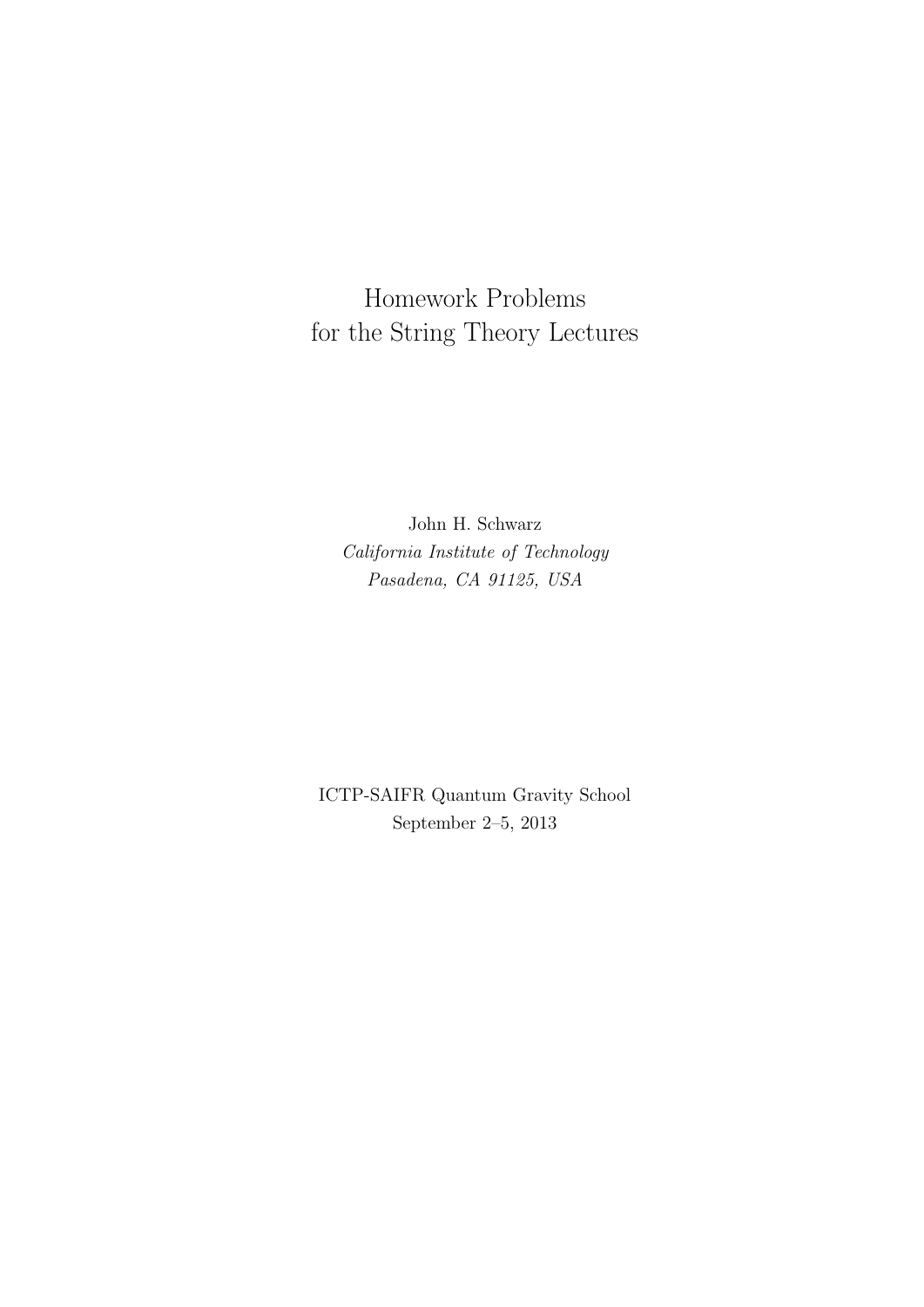## **1 Problems for Lecture 1**

#### **Problem 1**

Consider a *p*-brane action of the form

$$
S_{\sigma} = -\frac{T_p}{2} \int d^{p+1} \sigma \sqrt{-h} h^{\alpha \beta} G_{\alpha \beta}(X) + \Lambda_p \int d^{p+1} \sigma \sqrt{-h}, \qquad (1)
$$

where the induced metric is given by

$$
G_{\alpha\beta} = g_{\mu\nu}(X)\partial_{\alpha}X^{\mu}\partial_{\beta}X^{\nu} \quad \alpha, \beta = 0, \dots, p
$$
\n(2)

where  $\partial_{\alpha}$  denotes the partial derivative with respect to  $\sigma^{\alpha}$ , and  $g_{\mu\nu}$  is the spacetime metric tensor in *D* dimensions. Also,  $h_{\alpha\beta}(\sigma)$  denotes a world-volume metric tensor in  $p+1$  dimensions (with Lorentzian signature),  $h^{\alpha\beta}$  denotes its inverse, and *h* denotes its determinant.

a) Derive the equation of motion obtained by varying  $h^{\alpha\beta}$ .

b) Show that this equation is solved by  $h_{\alpha\beta} = G_{\alpha\beta}$  provided that  $\Lambda_p = c_p T_p$  for a certain choice of  $c_p$ . Verify that for this value of  $c_1$  the  $p = 1$  (or string) action is invariant under the Weyl transformation  $h_{\alpha\beta}(\sigma) \to \exp(\phi(\sigma))h_{\alpha\beta}(\sigma)$ .

c) Use this solution to establish classical equivalence to the "volume action"

$$
S_p = -T_p \int \sqrt{-\det G_{\alpha\beta}} \, d^{p+1}\sigma,\tag{3}
$$

### **Problem 2**

Consider an on-shell open-string state of the bosonic string theory in *D*-dimensional Minkowski spacetime of the form

$$
|\phi\rangle = (A\alpha_{-1}\cdot\alpha_{-1} + B\alpha_0\cdot\alpha_{-2} + C(\alpha_0\cdot\alpha_{-1})^2) |0; k\rangle,
$$

where *A*, *B* and *C* are constants.

a) Determine the eigenvalue of  $\alpha_0 \cdot \alpha_0$  and relations among the coefficients *A*, *B* and *C* so that  $|\phi\rangle$  satisfies the physical-state conditions  $(L_0 - 1)|\phi\rangle = L_1|\phi\rangle = L_2|\phi\rangle = 0$  for arbitrary *D*. Recall that  $\left[\alpha_m^{\mu}, \alpha_n^{\nu}\right] = m\eta^{\mu\nu}\delta_{m+n,0}$  and

$$
L_0 = \frac{1}{2}\alpha_0^2 + \alpha_{-1} \cdot \alpha_1 + \alpha_{-2} \cdot \alpha_2 + \dots, L_1 = \alpha_0 \cdot \alpha_1 + \alpha_{-1} \cdot \alpha_2 + \dots, L_2 = \frac{1}{2}\alpha_1 \cdot \alpha_1 + \alpha_0 \cdot \alpha_2 + \dots
$$

b) Compute the norm of  $|\phi\rangle$ . What conclusion can you draw from the result?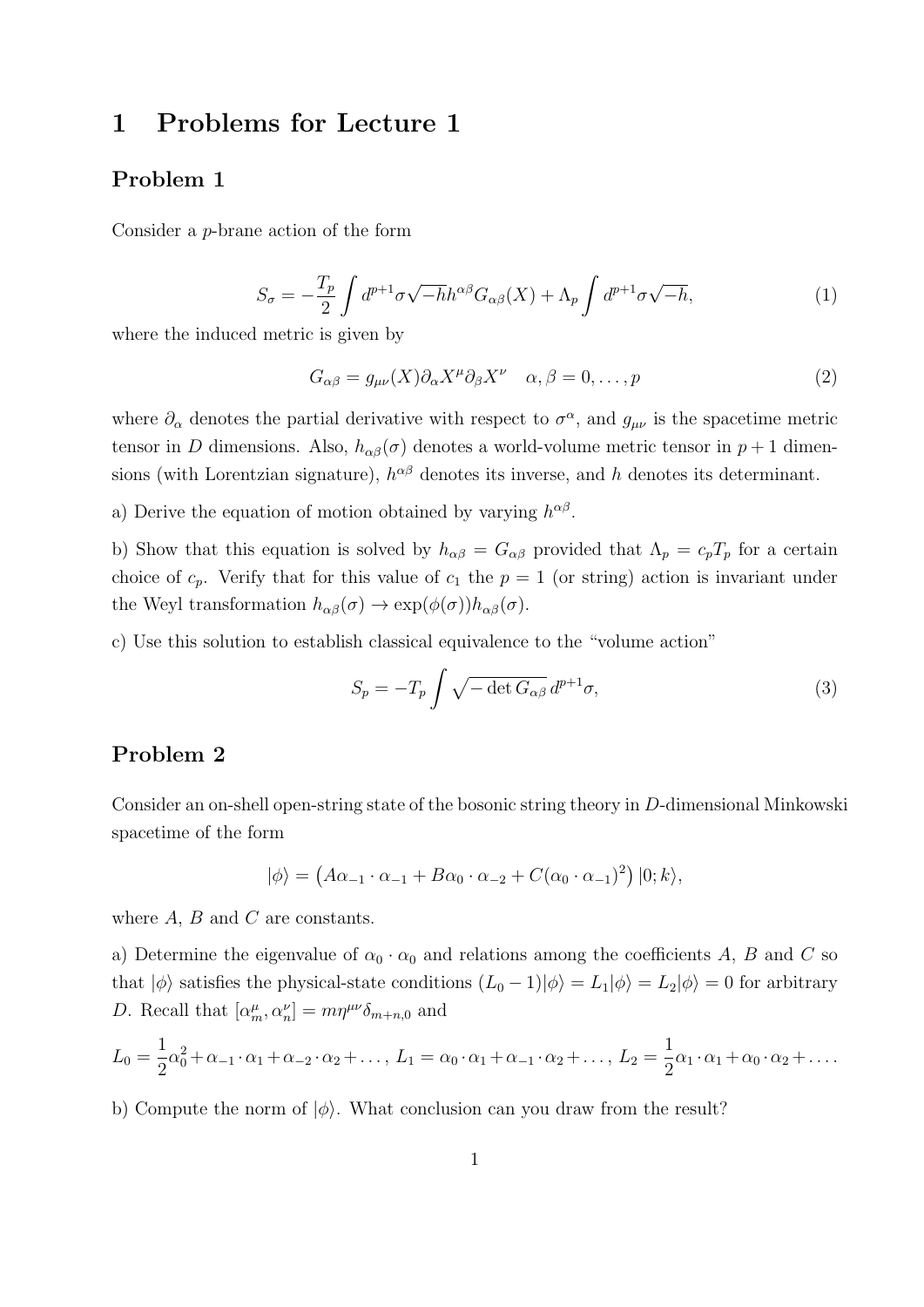# **2 Problems for Lecture 2**

#### **Problem 3**

Show that there are the same number of physical degrees of freedom in the NS and R sectors at the first massive level of the ten-dimensional open superstring after GSO projection.

Suggestion: The counting is most easily carried out in light-cone gauge. First, show that at the first massive level, the NS states have  $N = 3/2$  and the R states have  $N = 1$ .

### **Problem 4**

The conclusion that T-duality interchanges

$$
X(\tau,\sigma) = X_L(\tau+\sigma) + X_R(\tau-\sigma)
$$

and

$$
\tilde{X}(\tau,\sigma) = X_L(\tau+\sigma) - X_R(\tau-\sigma)
$$

can be understood from a world-sheet viewpoint. Consider the following world-sheet action:

$$
\int (\frac{1}{2}V^{\alpha}V_{\alpha} - \epsilon^{\alpha\beta}X\partial_{\beta}V_{\alpha}) d^2\sigma,
$$
\n(4)

where an overall constant coefficient is omitted, because the considerations that follow are classical.

a) Show that varying *X*, which acts as a Lagrange multiplier, gives an equation of motion that is solved by  $V_{\alpha} = \partial_{\alpha} \tilde{X}$ . This can then be used to obtain an action that only depends on  $\widetilde{X}$ . Alternatively, varying  $V_{\alpha}$  in the original action gives an equation of motion that can be used to obtain an action that only depends on *X*. Show that the resulting actions for *X* and  $\widetilde{X}$  have the same form. Thus, the (nonlocal) transformation from *X* to  $\widetilde{X}$  is a symmetry.

b) Use the equations you found in part a) to deduce a relationship between the derivatives of  $\widetilde{X}$  and *X*. Verify that this is exactly the relationship expected for T-duality.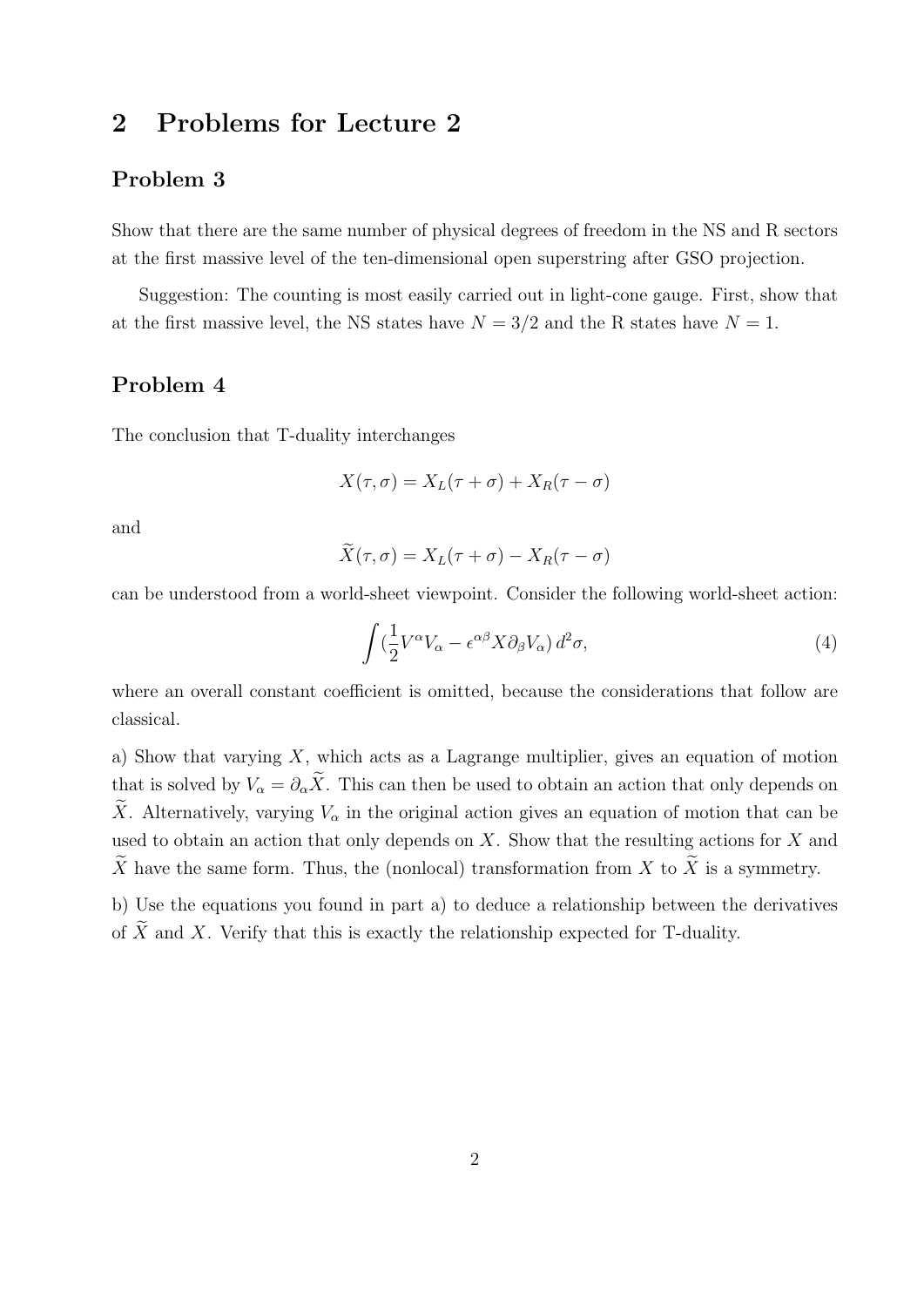## **3 Problems for Lecture 3**

#### **Problem 5**

Let *A* be a positive definite  $m \times m$  symmetric matrix and define

$$
f(A) = \sum_{\{M\}} \exp\left(-\pi M^T A M\right). \tag{5}
$$

Here *M* represents a vector made of *m* integers  $M_1, M_2, \ldots, M_m$  each of which is summed from *−∞* to +*∞*. Derive the Poisson resummation formula:

$$
f(A) = \frac{1}{\sqrt{\det A}} f(A^{-1}).
$$
\n<sup>(6)</sup>

Suggestion: it is helpful to add dependence on  $m$  variables  $x^i$  and define

$$
f(A, x) = \sum_{\{M\}} \exp(-\pi (M + x)^T A (M + x)).
$$
 (7)

This function is periodic, with period 1, in each of the *x i* . Therefore, it must have a Fourier series expansion of the form

$$
f(A, x) = \sum_{\{N\}} C_N(A) \exp(2\pi i N^T x).
$$
 (8)

Evaluate the Fourier coefficients  $C_N(A)$  explicitly. (Hint: the infinite sum of integrals over an interval of length one can be converted to a single integral over an infinite interval.) Finally, the desired formula is obtained by setting  $x = 0$ .

The Poisson resummation formula is crucial for establishing the modular invariance of one-loop closed-string amplitudes. Such amplitudes are given as an integral over conformal equivalence classes of a torus, which is the one-loop world sheet. These classes are parametrized by a modular parameter  $\tau$ . The integrand (including the measure) should be invariant under  $SL(2, \mathbb{Z})$  transformations of the form  $\tau \to (a\tau + b)/(c\tau + d)$  in order that the integral not depend on the choice of a fundamental domain. The Poisson resummation formula is required for proving the symmetry for the S transformation  $\tau \to -1/\tau$ . The entire group is generated by the S transformation and the T transformation:  $\tau \to \tau + 1$ , which is usually trivial.